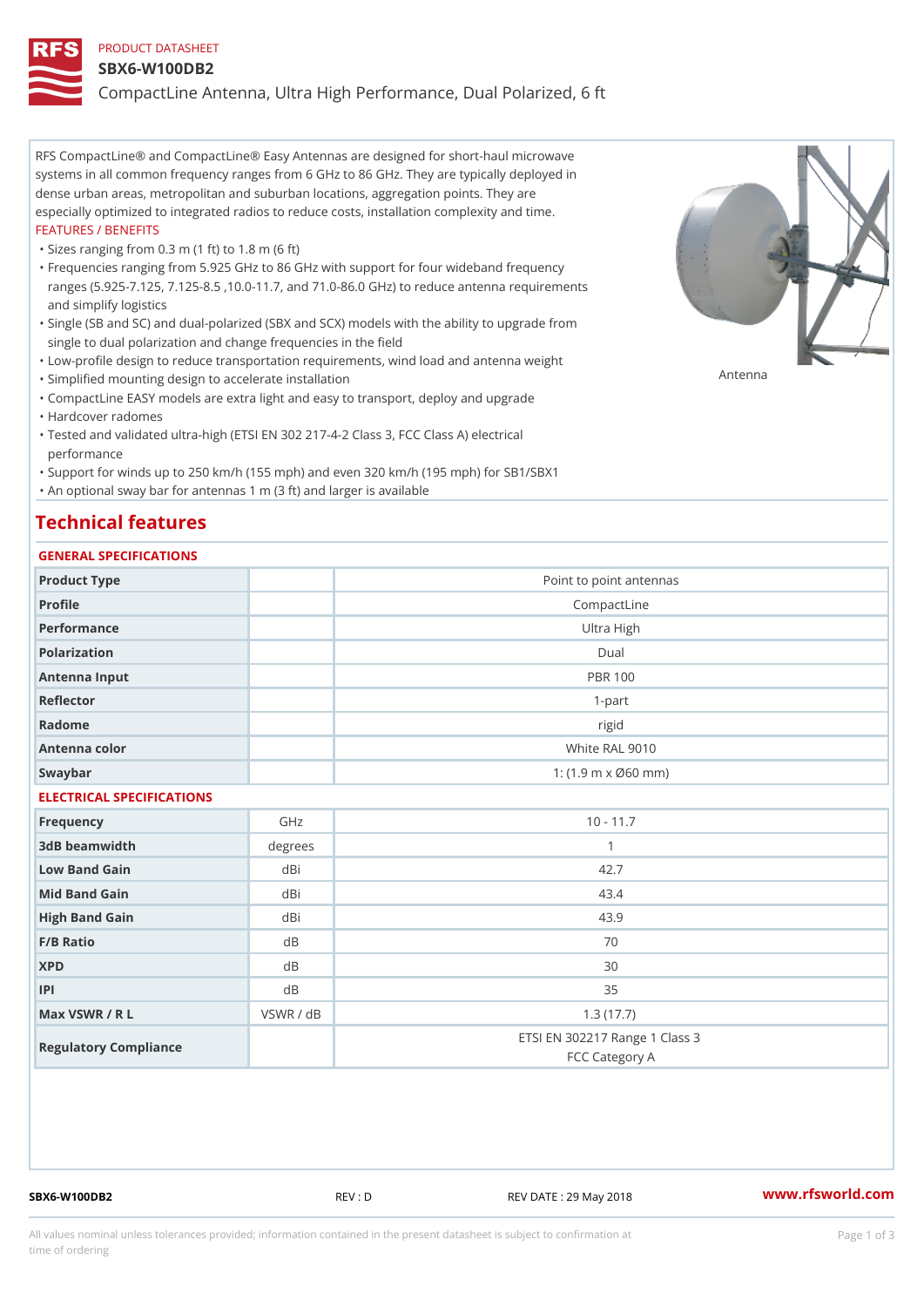## PRODUCT DATASHEET

### SBX6-W100DB2

CompactLine Antenna, Ultra High Performance, Dual Polarized, 6 ft

| MECHANICAL SPECIFICATIONS                                                      |              |                                                   |
|--------------------------------------------------------------------------------|--------------|---------------------------------------------------|
| Diameter                                                                       | ft $(m)$     | 6(1.8)                                            |
| Elevation Adjustment                                                           | degrees      | ± 5                                               |
| Azimuth Adjustment                                                             | degrees      | ± 5                                               |
| Polarization Adjustment                                                        | degrees      | ± 5                                               |
| Mounting Pipe Diameter<br>minimum                                              | $mm$ (in)    | 114(4.5)                                          |
| Mounting Pipe Diameter<br>maximum                                              | $mm$ (in)    | 114(4.5)                                          |
| Approximate Weight                                                             | kg (lb)      | 90(198)                                           |
| Survival Windspeed                                                             | $km/h$ (mph) | 252 (155)                                         |
| Operational Windspeed                                                          | $km/h$ (mph) | 252 (155)                                         |
| <b>STRUCTURE</b>                                                               |              |                                                   |
| Radome Material                                                                |              | rigid                                             |
| FURTHER ACCESSORIES                                                            |              |                                                   |
| optional Swaybar                                                               |              | 1: SMA-SK-6 (1.9 m x Ø60 mm)                      |
| Further Accessories                                                            |              | SMA-SKO-UNIVERSAL-L : Universal sway bar fixation |
| MOUNTOUTLINE                                                                   |              |                                                   |
| m m<br>$Dimen sion_A$<br>(in)                                                  | 1900(74.8)   |                                                   |
| m m<br>$Dimension_B$<br>(in)                                                   | 910(35.8)    |                                                   |
| m m<br>$Dimenision_C$<br>(in)                                                  | 362(14.3)    |                                                   |
| $Dim_D - D -$<br>m m<br>$114$ m m (4.5 _ ir ) $\sqrt{$ ii p $\sqrt{$ $\approx$ | 416 (16.4)   |                                                   |
| m m<br>$Dimension$ $E$<br>(in)                                                 | 83 (3.3)     |                                                   |
| m m<br>$Dimension_F$<br>(in)                                                   | 785 (30.9)   |                                                   |
| m m<br>$D$ imension_G                                                          | 305 (12)     |                                                   |

SBX6-W100DB2 REV : D REV DATE : 29 May 2018 WWW.rfsworld.com